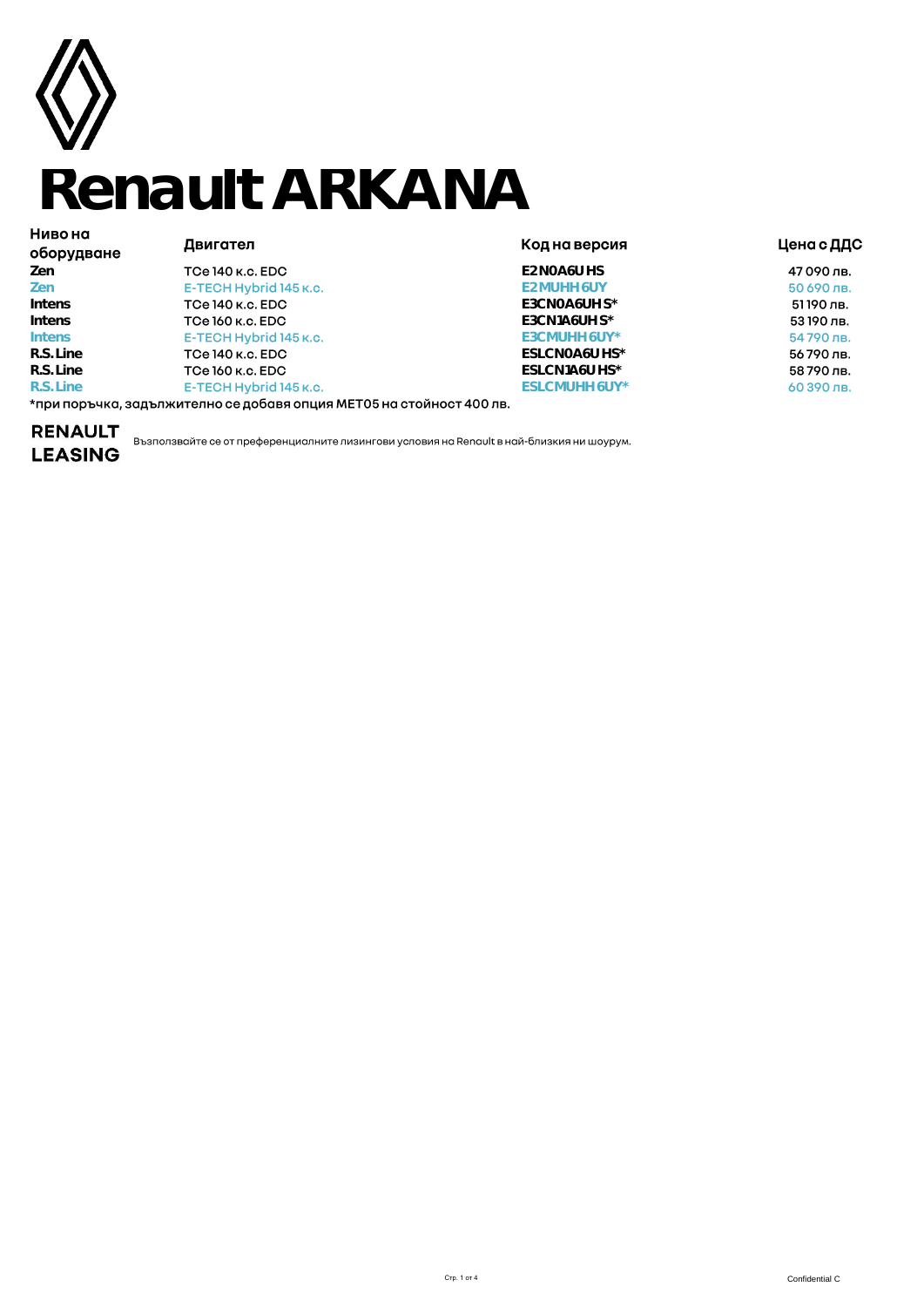### Стандартно оборудване

**ZEN** 

Сигурност

ABS - Антиблокираща система на спирачките

AFU - Електронна система за подпомагане при екстремно спиране

ESP - Електронна система за динамичен контрол на траекторията

ASR - Електронна система за контрол на сцеплението

НSA - Електронна система за подпомагане потеглянето по наклон Предни, фронтални въздушни възглавници

Предни, странични въздушни възглавници за водача и пътника до водача, предпазвации таза и гръдния кош

...<br>Странични въздушни възглавници тип "завеса" за 1-ви и 2-ри ред седалки

Възможност за изключване на въздушната възглавница на пътника до водача Предни триточкови предпазни колани, регулируеми във височина

Три триточкови предпазни колана на задната седалка

Сигнализация за непоставени предпазни колани

Активен спирачен асистент за градски и извънградски условия с разпознаване пешеходци и колоездачи

Система за предупреждение при напускане лентата на движение

Система за следене на дистанция до движещия се отпред автомобил

Система за разпознаване на пътни знаци Три задни подглавници

Система за закрепване на детска седалка ISOFIX за двете задни места

Система за следене на налягането в гумите

Дистанционно централно заключване

.<br>LED PURE VISION къси и дълги светлини

Комплект 4 летни гуми

Ремонтен комплект за спукана гума

Aвариен комплект Renault, съдържащ сертифицирани аптечка, прахов пожарогасител, жилетка и авариен триъгълник

#### Екстериор

17" едноцветни алуминиеви джанти BAHAMAS

Лневни С-образни I ED светлини отпрел Странични огледала и дръжки на вратите в цвета на купето

**INTENS (включва ZEN +)** 

#### Сигурност

Система за предупреждение за наличие на обект в "сляпата" точка на Система за разпознаване на пътни знаци и предупреждение при шофиране с превишена скорост

Адаптивен круиз контрол

Система за сигнализиране при движение на автомобили в задната част на автомобила при маневриране

#### Интериор

Интериорно осветление в различни цветове, интегрирано в централната конзола

Кожен волан Електрохромно огледало за задно виждане

Задна делима седалка 60/40 с подлакътник за задните места с поставка за чаш

## R.S. LINE (включва INTENS +)

Екстериор 18" двуцветни алуминиеви джанти SILVERSTONE Два декоративни хромирани ауспуха Специфична предна решетка тип F1 Странични огледала в черен цвят

Цвят металик - син "Занзибар"

#### Интериор

Черен кожен салон с червени шевове Летяща "E-shifter" конзола (само за версия HEV) Алуминиеви педали

Спортен кожен волан с емплема R.S. Line и червени шевове

#### Интериор

Текстилна тапицерия в черен цвят Бежов цвят на тавана в купето Текстилни стелки Функционалност и Мултимедия

Бордови компютър

4,2" дигитален инструментален панел (за версии с бензинов двигател) .<br>7" дигитален инструментален панел (за версии с хибридно задвижване) Автоматичен климатик със сензор за замърсен въздух Пречиствател на въздуха в купето Еко режим на шофиране Въздуховоди за задните места с два USB порта и едно 12V гнездо Електрически, отопляеми странични огледала Карта Renault "Свободни ръце" за безконтактно отключване/заключване и стартиране на автомобила Задни електрически стъкла с функция против прищипване Предни седалки, регулируема във височина Отопляемо задно стъкло Задна делима седалка 60/40 Круиз контрол / ограничител на скоростта Индикатор за смяна на предавките Камера за паркиране на заден ход Автоматично активиране на чистачки и фарове (сензори за дъжд и светлина) Автоматична паркинг спирачка Преден и заден паркинг сензор Предни електрически стъкла (импулсно за водача) с функция против прищипване

Цветен 7" сензорен екран, радио, Bluetooth (телефония + аудио стрийминг), USB + AUX IN входове с управление от волана

#### Екстериор

18" двуцветни алуминиеви джанти PASADENA Затъмнени зални стъкла

#### Функционалност и Мултимедия

Автоматично превключване на къси/дълги светлини

Мултимедийна навигационна система Easy Link с 9,3" сензорен екран, радио, Bluetooth (телефония + аудио стрийминг), USB + AUX IN входове

с управление от волана

7" дигитален инструментален панел

Система за самопаркиране Easy Park Assist с 360 градусови паркинг сензори Автоматична паркинг спирачка с функция Autohold

Renault MULTI-SENSE®, включваща 3 режима на автомобила:

MySense, Eco, Sport

#### Функционалност и Мултимедия

Предни седалки с 6-посочно електрическо регулиране и седалка на водача с лумбална настройка Електрохромно безрамково огледало за задно виждане Индукционно зарядно за смартфон Отопляем волан Отопляеми предни седалки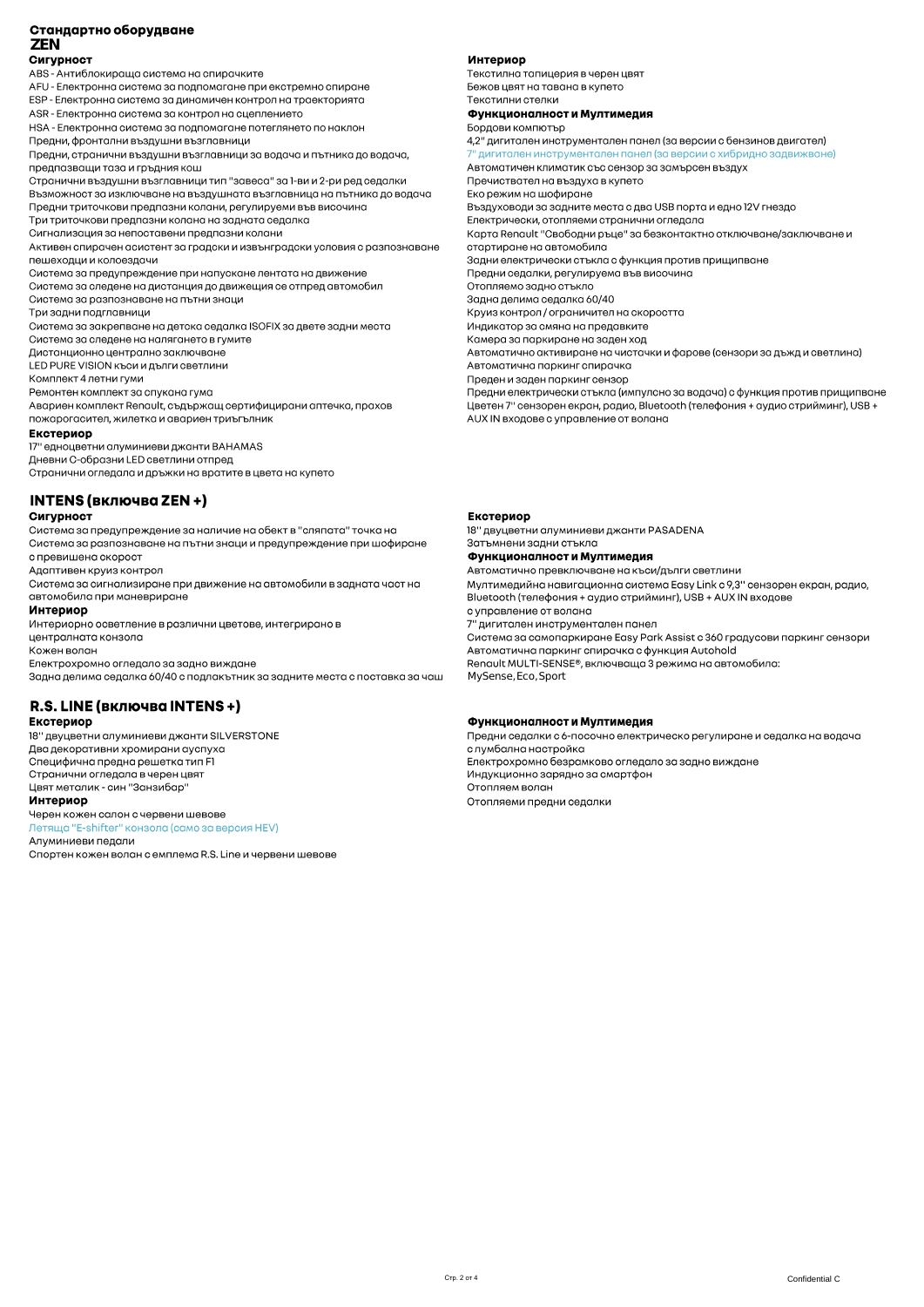| Допълнително оборудване                                                                                       |                                                                                                 |                                                                                                                                                                                                |                                       |                    |
|---------------------------------------------------------------------------------------------------------------|-------------------------------------------------------------------------------------------------|------------------------------------------------------------------------------------------------------------------------------------------------------------------------------------------------|---------------------------------------|--------------------|
| ZEN                                                                                                           |                                                                                                 |                                                                                                                                                                                                | Код                                   | Цена с ДДС         |
| Затъмнени задни стъкла                                                                                        |                                                                                                 |                                                                                                                                                                                                |                                       | 190 лв.            |
| Седалка за водача с 6-посочно електрическо регулиране и втоматично превключване на къси/дълги<br>SGAV05 PRAHL |                                                                                                 |                                                                                                                                                                                                |                                       | 780лв.             |
| светлини                                                                                                      |                                                                                                 |                                                                                                                                                                                                |                                       |                    |
| *изисква поръчка на NA40A MAPSTD AVOSP1                                                                       |                                                                                                 |                                                                                                                                                                                                |                                       |                    |
| Кожен волан                                                                                                   |                                                                                                 |                                                                                                                                                                                                | <b>VLCUIR</b><br><b>RSGALT SSRCCF</b> | 290 лв.            |
| Малоразмерна резервна гума                                                                                    |                                                                                                 | Мултимедийна навигационна система Easy Link с 7" сензорен екран, радио, Bluetooth (телефония + аудио                                                                                           |                                       | 190 лв.            |
|                                                                                                               |                                                                                                 | стрийминг), Карта на Европа, USB + AUX IN входове с управление от волана и система за разпознаване на                                                                                          | NA40A MAPSTD                          | 590лв.             |
|                                                                                                               |                                                                                                 | пътни знаци и предупреждение при шофиране с превишена скорост                                                                                                                                  | AVOSP1                                |                    |
|                                                                                                               |                                                                                                 | Система за предупреждение за наличие на обект в "сляпата" точка на автомобила и система за                                                                                                     |                                       |                    |
|                                                                                                               |                                                                                                 | сигнализиране при движение на автомобили в задната част на автомобила при маневриране                                                                                                          | DANGMORCTAO                           | 690 лв.            |
| Цвят металик                                                                                                  |                                                                                                 |                                                                                                                                                                                                | <b>PM</b>                             | 850 лв.            |
|                                                                                                               |                                                                                                 |                                                                                                                                                                                                |                                       |                    |
| INTENS                                                                                                        |                                                                                                 |                                                                                                                                                                                                |                                       |                    |
|                                                                                                               | Кожен салон и предни седалки с 6-посочно електрическо регулиране и седалка на водача с лумбална | CUIR01 SGAV08                                                                                                                                                                                  | 1880лв.                               |                    |
| настройка                                                                                                     |                                                                                                 |                                                                                                                                                                                                |                                       |                    |
|                                                                                                               |                                                                                                 | *само за версия с бензинов двигател / изисква поръчка на SGACHA<br>Кожен салон и предни седалки с 6-посочно електрическо регулиране и седалка на водача с лумбална                             |                                       |                    |
|                                                                                                               | CUIR03 SGAV08                                                                                   | 1880лв.                                                                                                                                                                                        |                                       |                    |
| настройка                                                                                                     |                                                                                                 | *само за версия с хибридно задвижване / изисква поръчка на SGACHA                                                                                                                              |                                       |                    |
| Черен цвят на покрива и страничните огледала                                                                  |                                                                                                 |                                                                                                                                                                                                | PAVNTC REPNTC                         | 190 лв.            |
| Малоразмерна резервна гума                                                                                    |                                                                                                 |                                                                                                                                                                                                | RSGALT SSRCCF                         | 190 лв.            |
| Отопляеми предни седалки                                                                                      |                                                                                                 |                                                                                                                                                                                                | <b>SGACHA</b>                         | 290 лв.            |
| 10" дигитален инструментален панел                                                                            |                                                                                                 |                                                                                                                                                                                                | MFT05                                 | 400 лв.            |
| Цвят металик                                                                                                  |                                                                                                 |                                                                                                                                                                                                | <b>PM</b>                             | 850лв.             |
|                                                                                                               |                                                                                                 |                                                                                                                                                                                                |                                       |                    |
| R.S. LINE                                                                                                     |                                                                                                 |                                                                                                                                                                                                |                                       |                    |
|                                                                                                               |                                                                                                 | Екстериорна персонализация - преден и заден долен спойлер в цвета на купето и черен спортен спойлер на                                                                                         |                                       |                    |
| вратата на багажника (само за цветове ТЕЕФВ / TEQXD / TENNP)                                                  |                                                                                                 |                                                                                                                                                                                                | PERA02                                | 390лв.             |
|                                                                                                               |                                                                                                 | Черен цвят на покрива <b>(не може да се комбинира с цветове OVQXB / TEGXA / TEKQA)</b>                                                                                                         | <b>PAVNTC</b>                         | 190 лв.            |
| 10" дигитален инструментален панел                                                                            |                                                                                                 |                                                                                                                                                                                                | MET05                                 | 400 лв.            |
| Малоразмерна резервна гума                                                                                    |                                                                                                 |                                                                                                                                                                                                | RSGALT SSRCCF                         | 190 лв.            |
| Цвят металик                                                                                                  |                                                                                                 |                                                                                                                                                                                                | <b>PM</b>                             | 850 лв.            |
|                                                                                                               |                                                                                                 |                                                                                                                                                                                                |                                       |                    |
| Renault Удължена гаранция                                                                                     |                                                                                                 |                                                                                                                                                                                                | Код                                   | Цена с ДДС         |
|                                                                                                               |                                                                                                 | Удължена гаранция от производителя за срок от 5 години или 200 000 км пробег                                                                                                                   | Y5K200                                | 514 лв.            |
|                                                                                                               |                                                                                                 | Удължена гаранция от производителя за срок от 6 години или 150 000 км пробег                                                                                                                   | Y6K150<br>Y6K200                      | 268 лв.            |
|                                                                                                               |                                                                                                 | Удължена гаранция от производителя за срок от 6 години или 200 000 км пробег                                                                                                                   | Y5K200 - HEV                          | 677 лв.<br>476 лв. |
|                                                                                                               |                                                                                                 | Удължена гаранция от производителя за срок от 5 години или 200 000 км пробег (само за Hybrid)<br>Удължена гаранция от производителя за срок от 6 години или 150 000 км пробег (само за Hybrid) | Y6K150 - HEV                          | 247 лв.            |
|                                                                                                               |                                                                                                 |                                                                                                                                                                                                | Y6K200-HEV                            | 625 лв.            |
|                                                                                                               |                                                                                                 | Удължена гаранция от производителя за срок от 6 години или 200 000 км пробег (само за Hybrid)                                                                                                  |                                       |                    |
| Цветове:                                                                                                      |                                                                                                 |                                                                                                                                                                                                |                                       |                    |
| Ледниковобял                                                                                                  | неметалик                                                                                       | *не може да се поръчва за версии R.S. Line                                                                                                                                                     | <b>OVOXB</b>                          | 0лв.               |
| Оранжев "Валенсия"                                                                                            | металик                                                                                         | *може да се поръчва само за версии R.S. Line                                                                                                                                                   | <b>TEEOB</b>                          | 850 лв.            |
| Черен                                                                                                         | металик                                                                                         |                                                                                                                                                                                                | <b>TEGXA</b>                          | 850 лв.            |
| Сив                                                                                                           | металик                                                                                         |                                                                                                                                                                                                | <b>TEKAD</b>                          | 850лв.             |
| Огненочервен                                                                                                  | металик                                                                                         |                                                                                                                                                                                                | <b>TENNP</b>                          | 850 лв.            |
| Бял "Юнивърс"                                                                                                 | металик                                                                                         |                                                                                                                                                                                                | <b>TEQXD</b>                          | 850лв.             |
| Син "Занзибар"                                                                                                | металик                                                                                         | *стандартно оборудване за версии R.S. Line                                                                                                                                                     | <b>TERRF</b>                          | 850 лв.            |